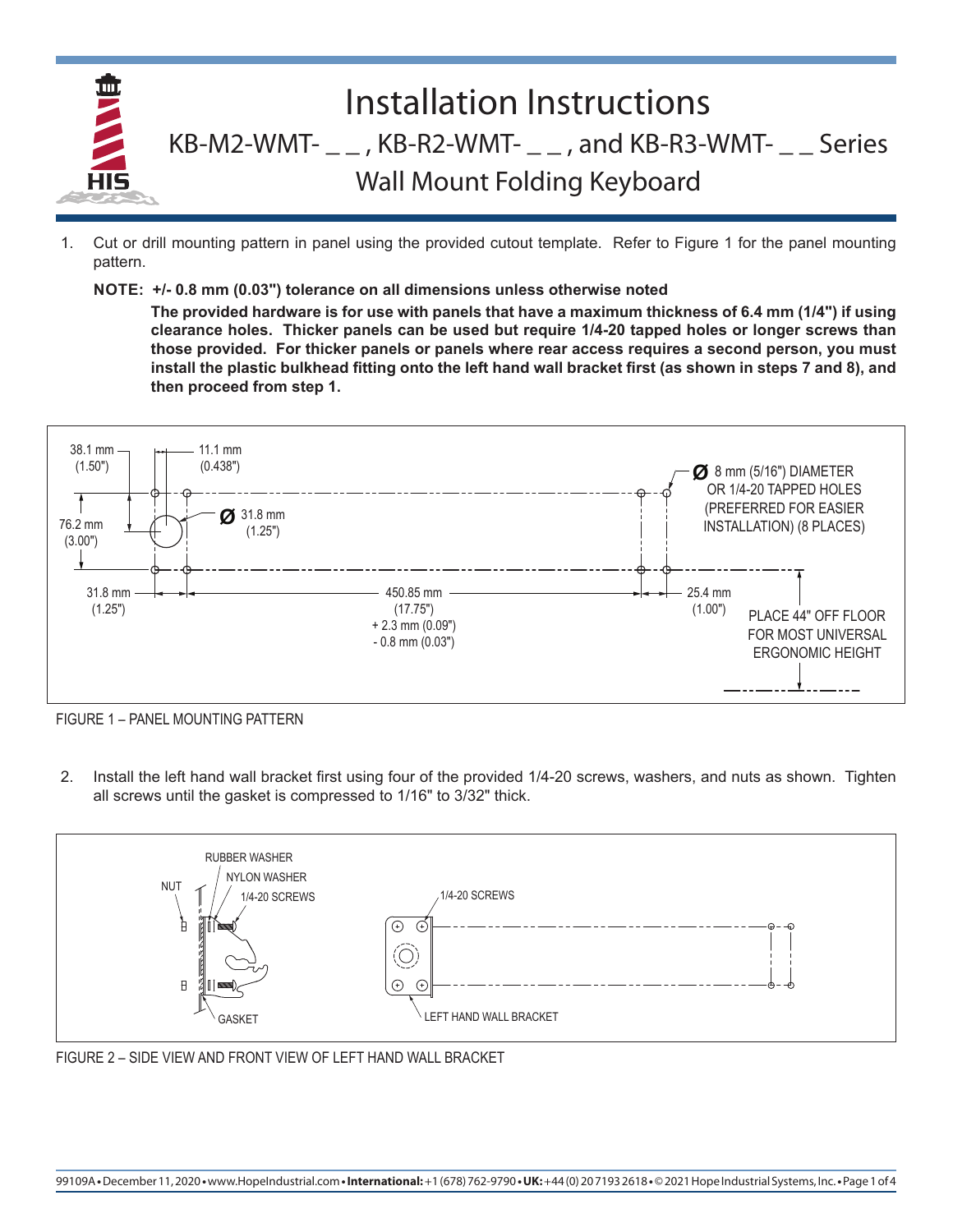

3. Loosely install the right hand wall bracket using only 1 of the provided 1/4-20 screws, washers, and nuts in the location shown. The remaining three screws will be installed after fitting the keyboard in place.



FIGURE 3 – FRONT VIEW AND SIDE VIEW OF RIGHT HAND WALL BRACKET

4. Slide the keyboard cable through the slot on the left hand wall bracket as shown.

## **IMPORTANT!**

**THE KEYBOARD MUST BE SUPPORTED SO THAT NO PRESSURE OR WEIGHT IS APPLIED TO THE CABLE ITSELF DURING THE INSTALLATION PROCESS.**



FIGURE 4 – FRONT VIEW SHOWING KEYBOARD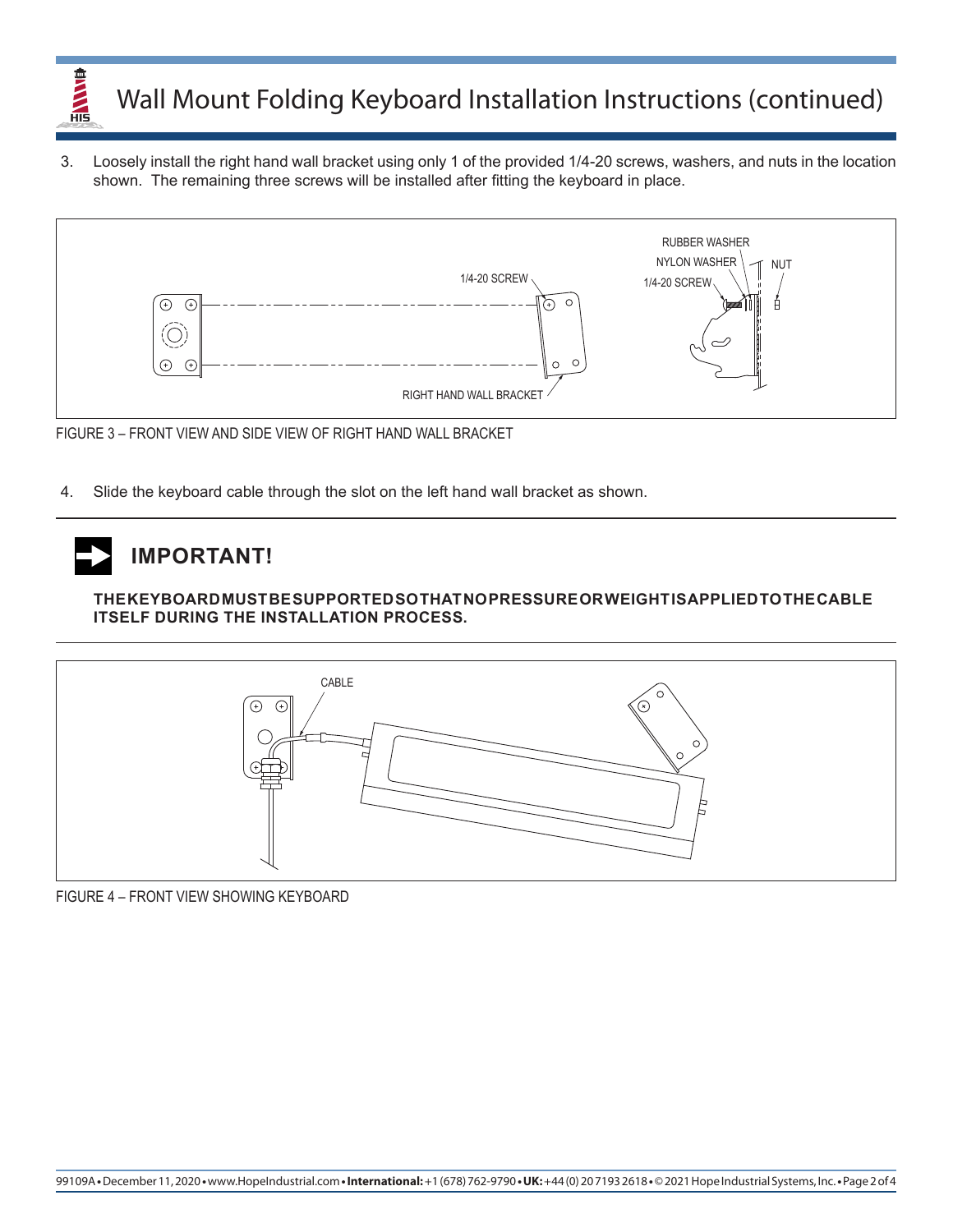

Wall Mount Folding Keyboard Installation Instructions (continued)

5. Swing the right hand wall bracket into place, trapping the keyboard as shown.



FIGURE 5 – FRONT AND SIDE VIEWS

6. Finish installing the right hand wall bracket using the remaining three 1/4-20 screws, washers, and nuts. Tighten all screws until the gasket is compressed to 1/16" to 3/32" thick.



FIGURE 6 – FRONT VIEW

7. Unscrew the first nut from the plastic bulkhead fitting on the keyboard cable and remove from the end of the cable.





99109A **•** December 11, 2020 **•** www.HopeIndustrial.com **•International:** +1 (678) 762-9790 **• UK:** +44 (0) 20 7193 2618 **•** © 2021 Hope Industrial Systems, Inc. **•** Page 3 of 4